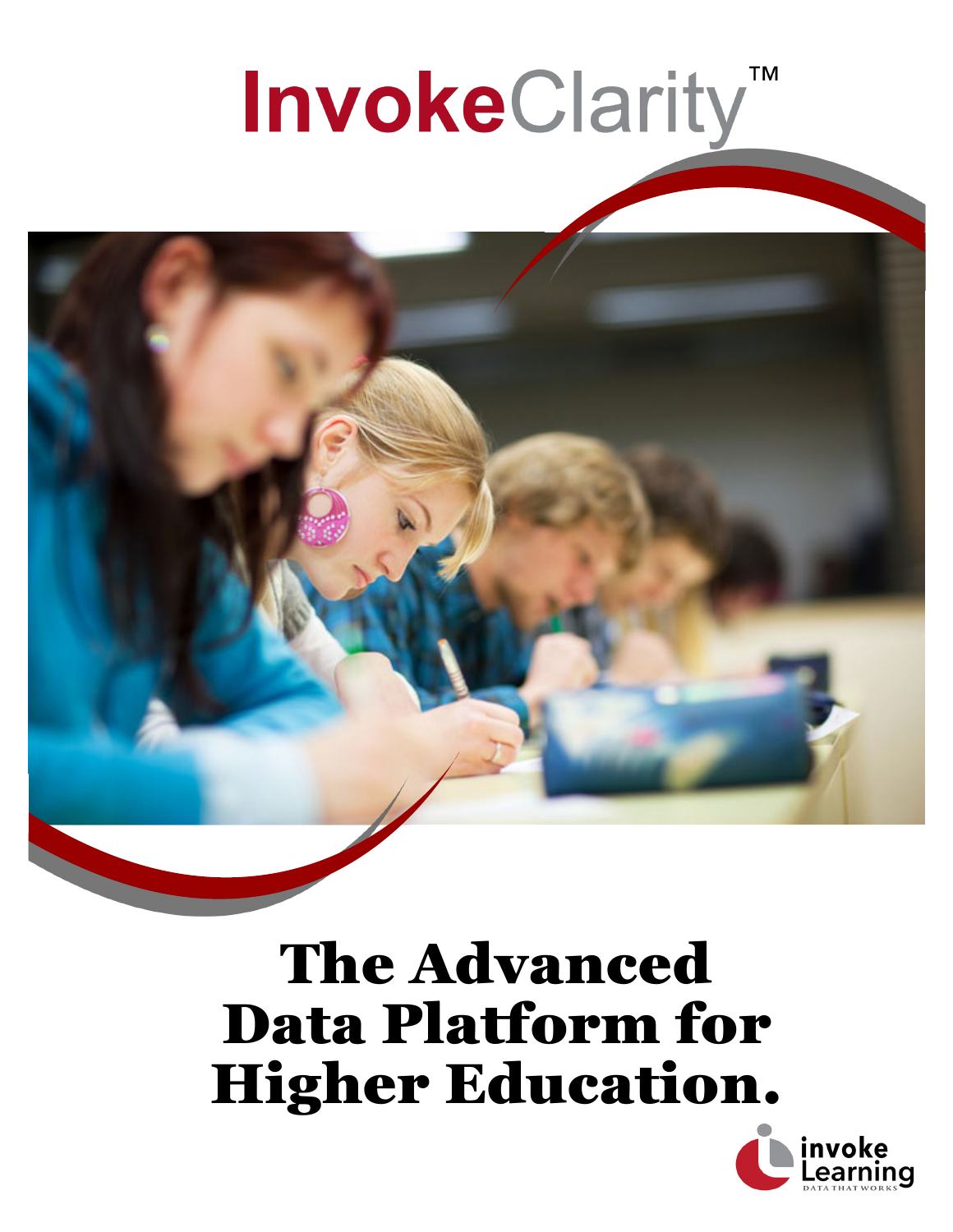

- EXCEEDS ALL SECURITY STANDARDS
- COMPLETELY MANAGED SOLUTION
- LOWEST-LIFT IMPLEMENTATION
- COST EFFECTIVE
- SUPPORTS ALL MAJOR ANALYTIC TOOLS
- NATURAL LANGAUGE
- AUTOMATICALLY ENRICHED DATA
- PREBUILT DATA **CONNECTORS**
- FLEXIBLE DEPLOYMENT
- AND MUCH MORE!

### **Every Blind Spot, Removed**

Higher education leaders need answers to mission-critical questions now, but halftruths from partial data leave huge strategic blind spots. And waiting months or years to paint the full picture means countless missed opportunities for growth and student outcomes.

InvokeClarity removes those blind spots in days. Dazzlingly fast, secure, and cloudbased, our data platform for higher education finally brings all your internal and external data into one comprehensive location - the ultimate source of truth.

What happens when higher education institutions get real answers to every burning question? Find out - and discover just how far you can go.

### **Frequently Asked Questions**

**InvokeClarity** is the first data lakehouse (data lake + data warehouse) that has been specifically designed and built for Higher Education. We've spent decades in Higher Ed so we get it:

*It's also a really big deal to us. Our solutions exceed EVERY security standard in the industry and meets FERPA requirements.* 

### What if we don't have resources to dedicate to this?

*Our pre‐built connectors allow you to easily get started with all major higher ed sys‐ tems. Some integraƟons can be setup in less than 5 minutes! It's simple to setup Canvas, Blackboard Learn, Zoom, Banner, PeopleSoft and more.* 

You're not alone! Our solution is designed to fit into environments just like yours and *bring your data together quickly.* 

**InvokeClarity** *is priced to be a "no brainer" for schools. It really is the quick‐est, easiest ROI you're ever going to find.* 

**InvokeClarity** *takes all of your data and automaƟcally enriches it with public data sources such as weather, socioeconomic factors, crime, traffic, unemployment along with dozens of other data sets. THEN we flatten this out so it's easily queried and ready to provide you with unprecedented insight on day one!* 



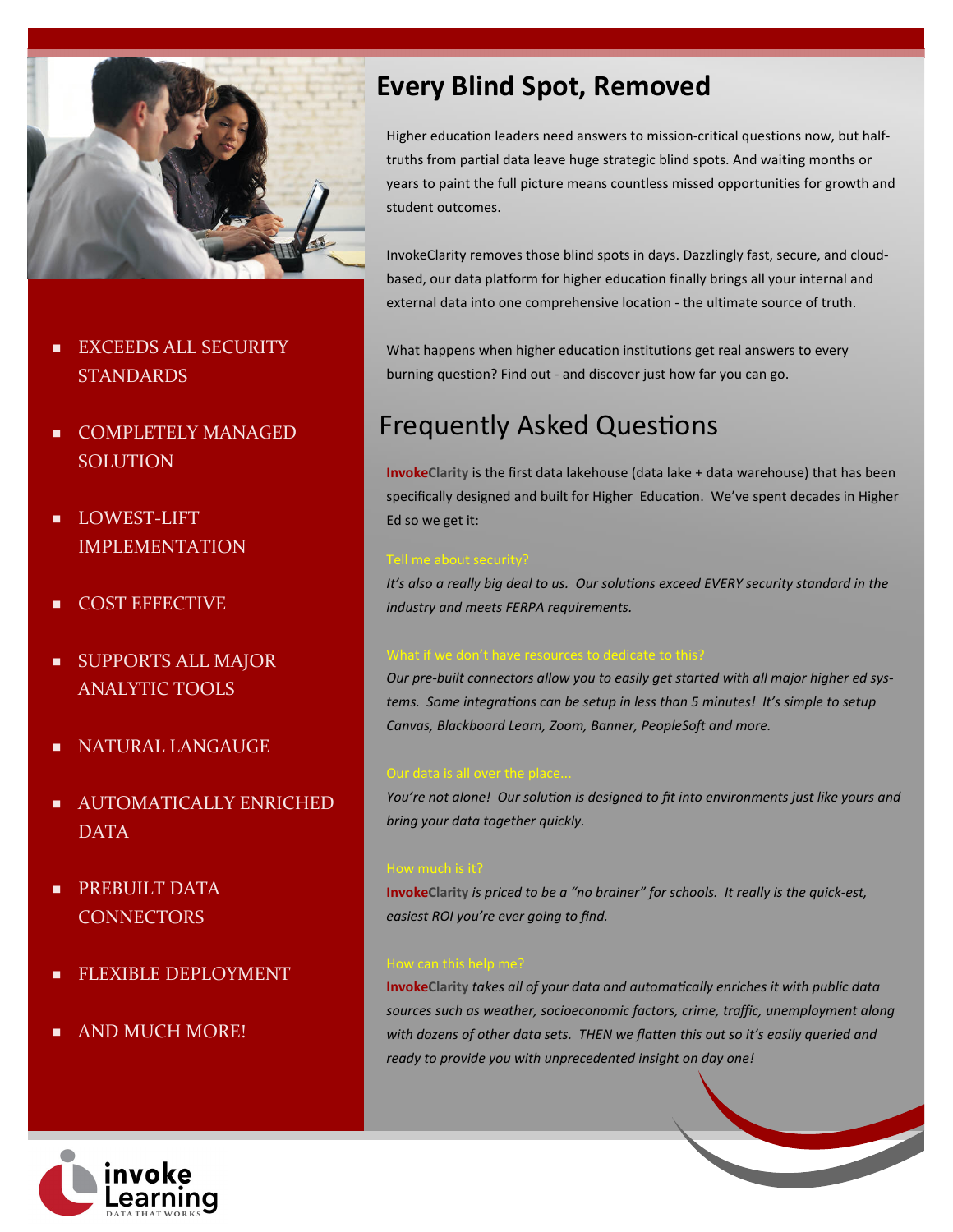### FLEXIBLE IMPLEMENATION

On premise data integration can be done via standard batch uploads, RESTful API's or our virtual appliance that does all the work for you.

Cloud integrations are handled automatically so there is nothing for you to manage. Even sources such as Facebook and Twitter are just a few clicks away!

### EASE OF USE

InvokeClarity supports connections via ODBC or JDBC, which means it will work with any toolset you already have in place... including standard tools such as SPSS, SAS, PowerBI, Tableau, Python, R, and much more!

### RICH DATA

Not only do you have access to your on-premise data, but also your Cloud platforms such as LMS, numerous public data sets such unemployment and weather, and even your social media... all organized and ready to query immediately!





### **KICKSTART YOUR DATA PROJECTS**

**InvokeClarity** allows your team to stop gathering data and start analyzing. We automatically bring together data from dozens of your systems, automatically. Then, that data is organized in a way that is simple to query and understand. Finally, we enrich that data with outside data sources along with countless prebuilt aggrega-tions that are relevant for researchers and administrators. All of this is immediately available and simple to understand... no more complicated data models - just fast, relevant results!

### Discover new insights to hard questions:

- Show a list of students who live in high crime areas that have missed more than 20% of their assignments
- See how often are students mention finals in their social media posts
- How do students over 40 access technology as readily compared younger students?
- Find out how engagement varies across ethnic boundaries
- Do students who live further from campus access facilities at the same rate?